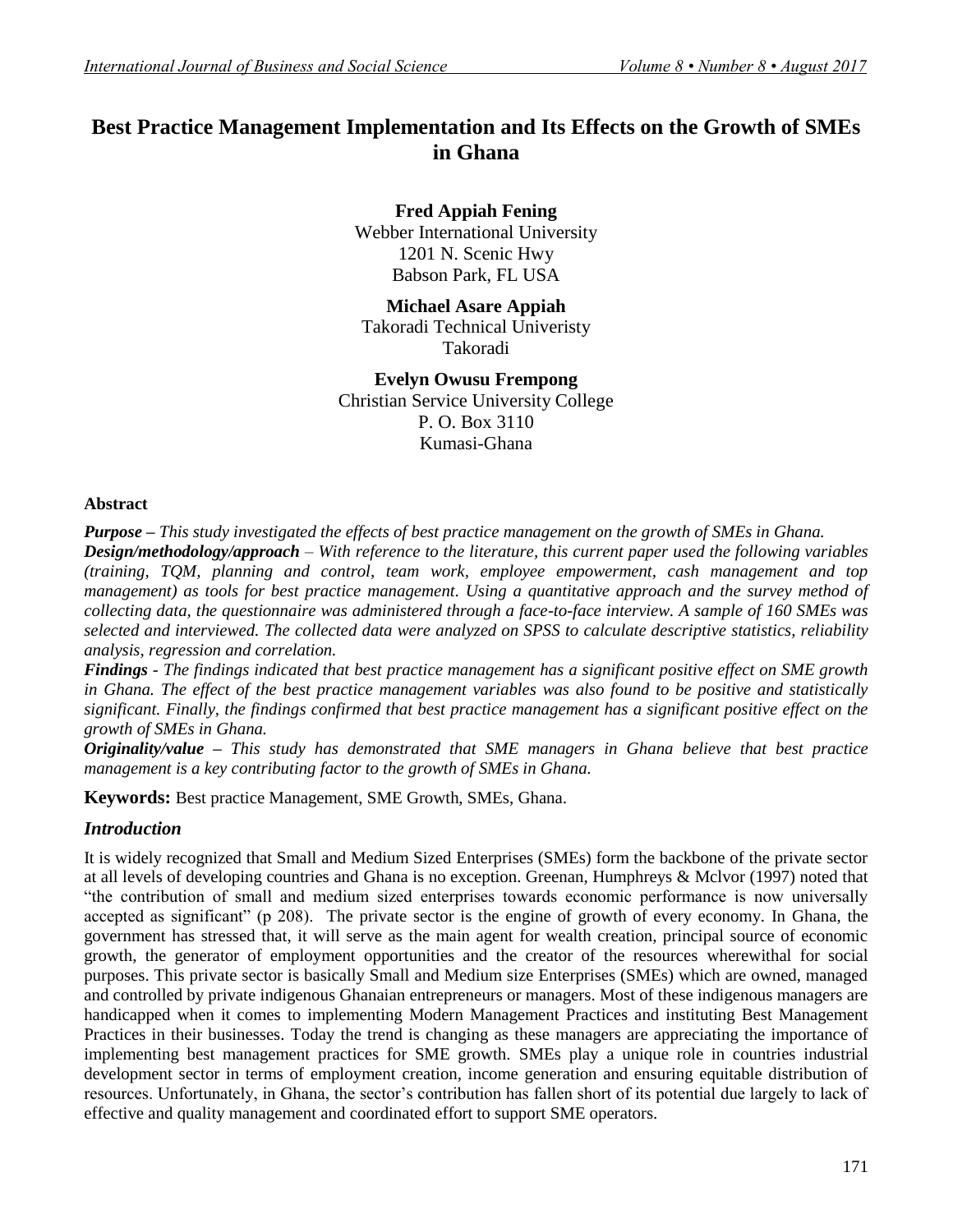In developed countries, some SMEs have developed and grown to become Multinational Corporations (MNC) and are successful in international business. Managers of these firms are able to implement modern management and best practices using management consultants to solve management, organizational and information technology related issues in areas where the managers of these firms are lacking the knowledge. In Ghana however, the story is different.

As the government is poised to see the growth of SMEs that are owned and controlled by indigenous Ghanaians and their families, the questions that need to be asked are; are these owner-managers well equipped with the best practice management skills to be able to meet the challenges of international business and globalization? If yes, to what extend are they willing to forego their own systems and to implement best practice management? Is the government also prepared to provide the needed support for this to happen? What will be the impact on the implementation of best practice management to the economy and growth of SMEs?

# *Importance of SMEs on economies*

SMEs are the back bone of every economy, creating employment for the masses of the people but governments in developing countries have not been able to create the enabling environment that is needed for SME growth and development. There should be no underestimation of SMEs as an approach to modern development. Etemad and Wright, (1999) have indicated that "economic growth and innovation, both domestically and internationally, are fuelled increasingly by small companies and /or entrepreneurial enterprises'. Scarborough and Zimmerer, (1996) reported that in The United States, Japan and Taiwan, SMEs have helped these economies in many ways. The US has regained its dominance in world market because of innovative products and services of SME managers. In Taiwan, SMEs account for about 98% of its GDP. These SMEs in Taiwan are very small businesses unlike the US. They have limited capital and have weak foundation but their contribution to the economy is very significant as they create jobs and promote social stability (Annual Report 1983). Japan also has a bulk of its businesses being controlled by SMEs, also providing employment for its people (Ministry of trade and industry, 1997).

There has been the proliferation of SMEs since the beginning of 1980. In the 60"s and 70"s, large companies dominated the market. Some time past, international business was only for large firms. Today the trend is changing. International business is therefore changing fast. Barriers that governments used to protect domestic markets are all broken because of globalization and the development of information technology. E-commerce has become the tool for small and large businesses to do business. Therefore an SME that is not technologically equipped falls behind. As result of this changing trend in world markets, marketing strategies of companies too are changing.

In this study, SME in Ghana is defined as a firm or business employing between 1 to 200 employees and managed, controlled and owned by an indigenous Ghanaian. It has been noted by Gray et al. (1997), that in Africa, "the immediate goal of these firms is to create security for their families". Countries like the U.K., Canada, and the United States define SMEs in terms of yearly turnover and the number of employees employed. In the United Kingdom for instance, SME is defined as a business with a yearly turnover of two million pounds. Japan defines its SMEs as businesses with 100 million yen paid up capital and employs 300 employees, Gray et al. (1997). In a report entitled "international financial institutions to improve support for African SMEs" and filed by Africa News service in April 2004, Mr. Alabisi Ogunjobi, African Development Bank (ADB) vice-president in Charge of West and Central Africa operations emphasized "SMEs are the main generators of employment opportunities and as such continue to a more equitable distribution of income and promote entrepreneurial culture".

# *Objective*

The focus of this study is to attempt to examine the importance of implementing best practice management and its effects on growth of SMEs in Ghana. It will conclude with some suggestions and recommendations on best management practices to managers of SMEs in Ghana.

# *Literature Review*

The objective of this study is to attempt to examine the importance of implementing best practice management and its effects on growth of SMEs in Ghana. There have been a series of studies on the importance of best practice management of SMEs but these studies are mostly focused on SMEs in developed countries.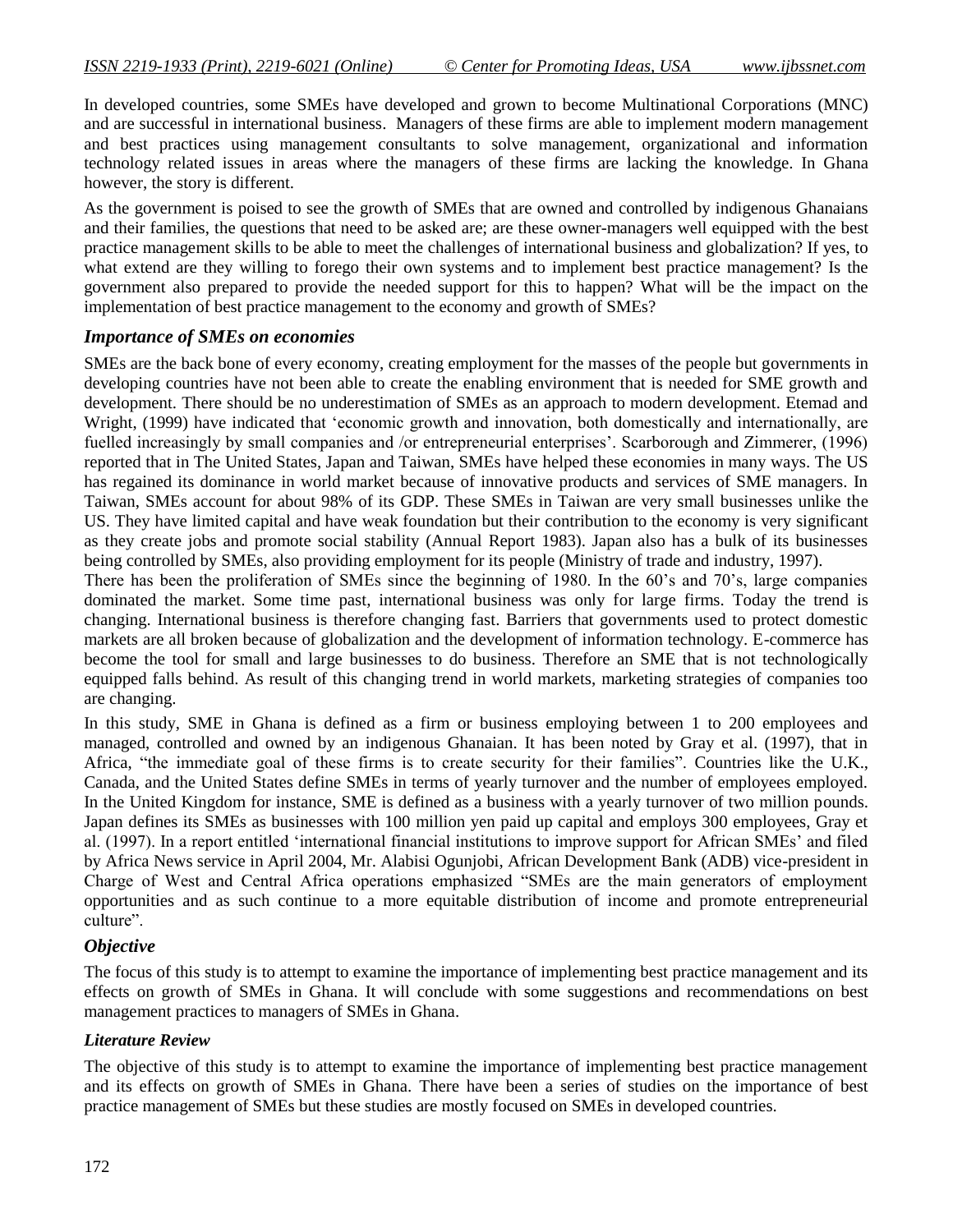Although the role of SMEs in creating economic development in the advanced economies is very well documented, the exploration of the growth of SMEs in the developing world is less documented. The study examines this in the context of a developing country, Ghana.

### *Benefits of modern management practice*

Woods and Joyce (2003) distinguished between two forms of management. These are the operational management and strategic management. They defined operational management as "ongoing activities of the business in relation to existing products and services and in respect of existing market whereas strategic management is the future success of the business and may entail major changes in the benefits to be offered customers, in organizational capacity, and in competitive posture". Mintzberg (1979) argued that there are 2 forms of managers. He says the owner-manager manages more on a personal basis than the manager who is well in tune with strategic management. The indigenous manager uses a more autocratic system of management where decision taken is solely by him/her. Because they have invested their own money into the business they are not accountable to anyone and do not take advice of others. Terms like team building which is a modern term in management is not a vocabulary in their everyday language. Everything revolves round them. If they are not in the office or on site nothing works. That is the perception of the indigenous Ghanaian manager.

Ibrahim and Goodwin (1986) conducted a survey of 144 small firms in the retail, wholesale, service and the manufacturing sectors in the US and Canada and concluded that managerial skills and entrepreneurial behavior were the two most important factors key to the success of SMEs. In a similar research conducted in Jamaica by Huck and McEwen (1991), the findings were that the "most crucial factors" for the successful operation of SMEs were entrepreneurial competencies in management, planning and budgeting and marketing. Potts (1977) and Robinson (1982) have indicated that the growth of SMEs is limited by not being able to implement modern management tools for example planning and control. The world has become a global village and in order to manage effectively in today"s complex world, firms require the leadership of executives who engage in decision making based upon a global perspective, understanding the interdependence of the organization within the industry and society in which they function, and be committed to the principles of lifelong learning and personal development so as to maintain value to the firm. Most indigenous managers or entrepreneurs lack the understanding of organizational transformation (Change). Those who are performing well in terms of sales and profitability believe that is all that is required of them. They need not change. If a manager is not familiar with modern management practices, he/she will need an expert, a consultant to assist. These managers or entrepreneurs do not understand the need for consultants. This calls for a future research into the role of consultants in the growth and development of SMEs or in Ghana.

Kuratko, Donald and Hornsby, (2001) indicated that, the most widely used and useful strategies and tools for a successful business growth are leadership, strategic planning, customer and market focus, HR focus, Process management and Business results. Owner/managers should take advantage of courses such as, finance for the non-financial manager, project management, strategic marketing, managerial effectiveness, customer relationship management and strategic planning and control that are being organized by institutions like Ghana Institute of Management and Public Administration (GIMPA), The University of Professional Studies (IPS), University of Ghana (Legon), and seminar, workshops and conferences being held by supporting agencies like the Africa Project Development Fund (APDF) and Empretec. Also, breakfast fora and Professional Development Programs that are organized by consulting firms like Deloitte & Touche must be attended to keep abreast with modern management practices. However, if some owner/managers believe that they cannot be trained, then they have to employ young and competent individuals who are well abreast with modern management practices and are willing to learn new ways of doing things so that they can manage and implement best practices in their firms.

# *Best Practice Management tools*

#### **Training**

In a report entitled "skill training for SMEs catching on in East Africa", filed on Africa News Service by Vitalis Omandi, special correspondent, lack of access skill upgrading was reported by 80% of the firms sampled or interviewed. This has resulted to the recruitment of 2000 to 3000 consultants by the Africa Project Development Facility (APDF) to assist in the provision of quality consultancy services to these firms.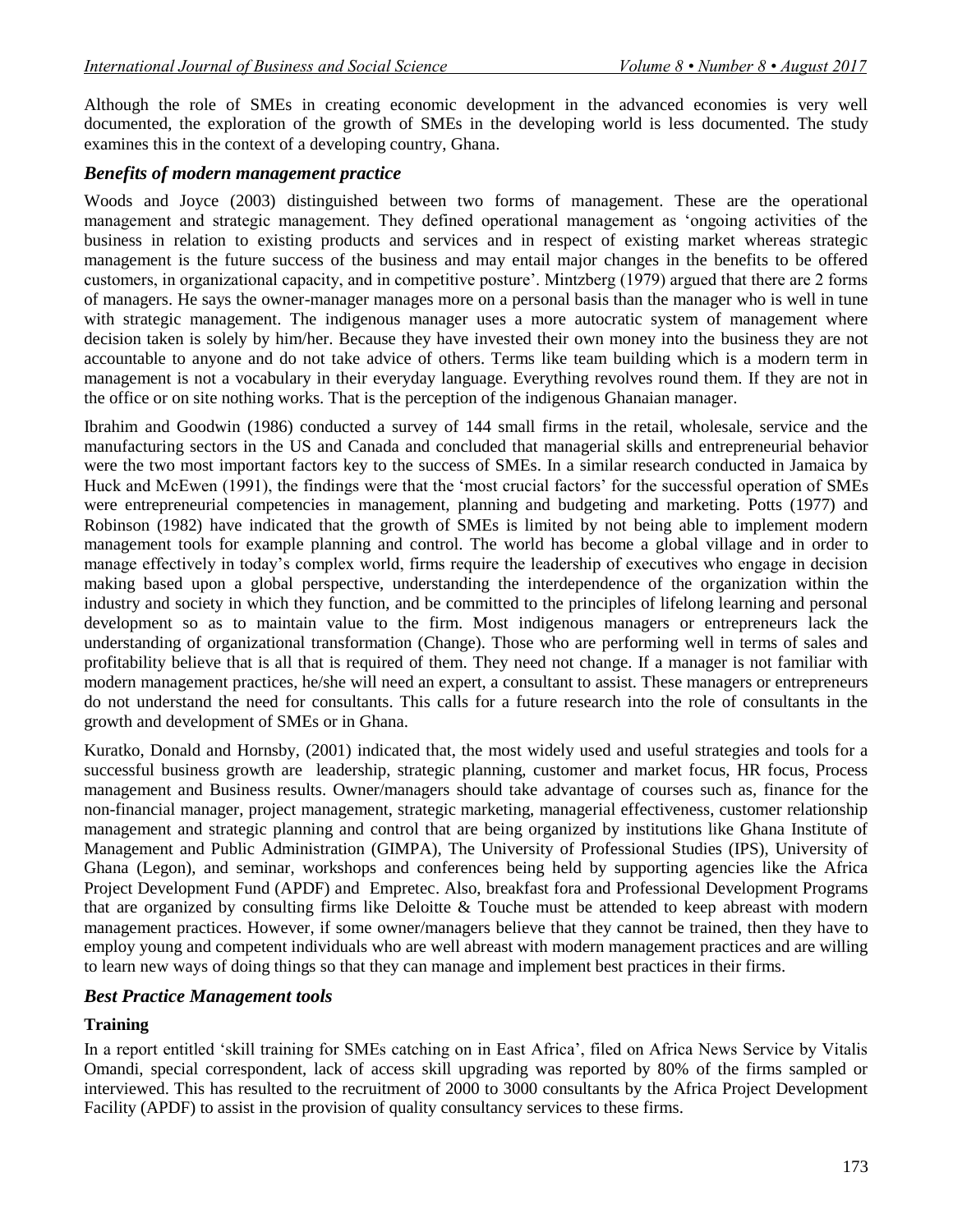In recent years there have been a number of training programs being held for SMEs in Africa. Ladzani et al. reported the "entrepreneurial training for emerging SMEs in South Africa". These researchers looked at the course content, training methods and profile of trainers and trainees. The course content included courses in best practice management. Marais and Israestan (1997) indicated that because of global competition there should be constant and regular training in all organizations large and small. Kroom and Moolman, (1992) also indicated that SME owners and managers will benefit from training by learning new things such as tools in modern management. Ladzani and Vuuren (2002) suggested that the areas of training should include motivational, business and entrepreneurial skills. Vuuren and Nieman (1999) developed a model that tries to address the question "how do you improve the entrepreneurial performance of an individual by means of training intervention?" The model explains that entrepreneurial or owner/managers performance is a "multiplication function of motivation times entrepreneurial skills and business skills". The researchers indicated that business skills is the art of being able to write and implement business plans for your business, be able to interpret financial information, using marketing plans, operational, human resource, legal, communication which are all aspects of modern management tools. Gutpa (1989), referred to the results of a research in the state of Gujarat, India which indicated that less than 10% of firms where their owner/managers were trained went out of business compared to 20-25% of firms closed down which did not have their managers trained. This suggests that SMES managers should have some form of training in management. Hisrich and Peters (1995) suggest that training plays an important role in supporting emerging small businesses. Mambula (2002), indicates that "untrained small business managers handling complex ventures are not likely to be sufficiently competent in management, organization and quality production to adhere

to internationally competitive standards". These observations lead to the following hypothesis: Training will

# *TQM*

influence the growth of SMEs positively

Vokurka (2001) emphasized that "today the concept and application of quality has expended to total organization. It includes all organizational functions and is best understood as principles and methods to improve the performance of organizations in achieving their objectives" (p. 363). Daft (1997) defines Total Quality Management (TQM) as a concept that focuses on managing the total organization to deliver quality to customers and identifies employee involvement, focus on the customer, benchmarking and continuous improvement as the four significant elements of the concept. Dean & Bowen (1994) also defined TQM as a philosophy of organization-wide commitment to continuous improvement with the focus on teamwork, increasing customer satisfaction and lowering costs. Evans & Lindsay (1993) stated that TQM "implies that quality is not solely a control or technical issue but that must be addressed from the perspective of strategic management" (p 33). TQM is an integrated management philosophy and set of practices that emphasizes among other things, continuous improvement, meeting customers" requirements, reducing rework, long range thinking, increased employee involvement and teamwork, process redesign, competitive benchmarking, team-based problem solving, constant measurement of results, and closer relationships with suppliers (Ross, 1993). Flynn, Schroeder and Sakakibara (1994) also define quality management as "an integrated approach to achieving and sustaining high quality output" (p. 342). Good or quality management can therefore said to be the ability and willingness to develop and implement good business plans, the capacity to obtain and employ resources effectively, to balance traditional obligations with business demand and to accurately keep records and control finances. Developing and implementing good business plans has been a problem for small businesses in Ghana. Thus the following hypothesis is proposed: TQM implementation will increase firm growth.

# *Planning and Control*

Planning can be long-term, as in corporate planning, or short-term, as in production or sales planning. Plans have to be put into operation. This involves detailed organization and coordination of tasks and the human and material resources needed to carry them out. Effective use of strategic planning includes passing higher-level strategy and objectives to operations in order to develop operational systems for meeting business and customer performance requirements. Peter Drucker, a world-renowned guru on management captured the role of planning long ago. He expressed planning as follows: "planning what is our business, planning what will it be, and planning what should it have to be integrated… Everything that is planned becomes immediate work and commitment" Drucker, (1973). Planning has been accepted as the first of four essential managerial tasks. In a research findings by Perry (2001), it concluded that failed firms had little planning than non failed firms.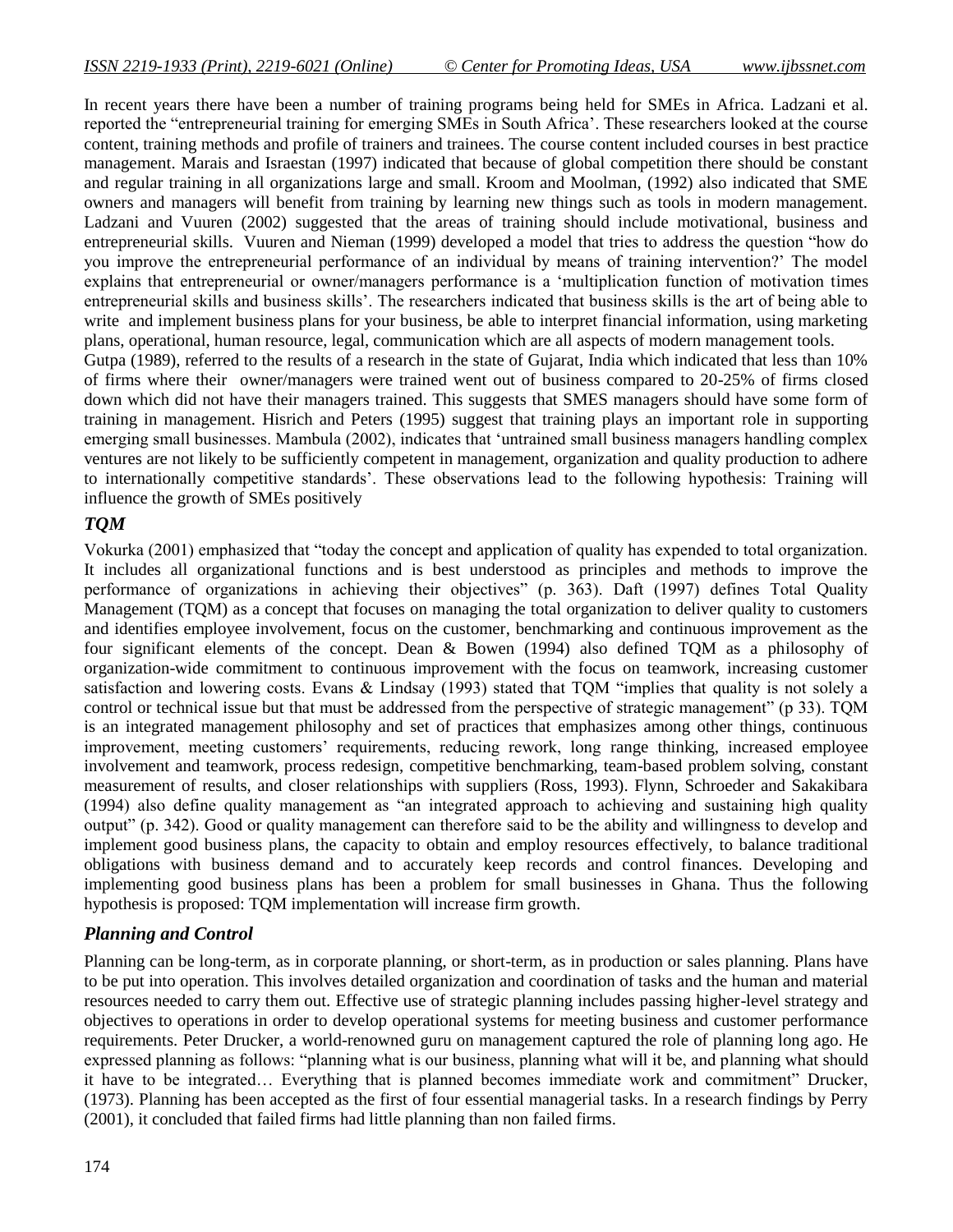Planning and control are important elements in management that must not be overlooked. Potts (1977) and Robinson (1982) have suggested that SMEs face a growth problem by their inability to prepare and implement planning and control systems. Wijewardena et al. (2004) in their results findings concluded that "planning and control sophistication is an important contribution to the sales performance in Manufacturing SMEs'. These observations lead to the following hypothesis: planning and control will influence the growth of SMEs positively

# *Teamwork*

Teams have become the centerpiece for most corporations and government structure. Teams are used to take on every major task, and solve challenging problems. Management interest in teams is not new. Fayol included: Esprit de corps" in his 14 principles of management. However it was the human relations school, with its intensive studies of effective and ineffective groups and of leadership styles that laid the basis for research into teams and teamwork. Teams and teamwork are important because they are a means of co-ordination, particularly the co-ordination of specialists. Thus team work is particularly important in innovation. It is a means of participation, which in turn has a bundle of advantages attached to it. According to Peters and Waterman, one of the characteristics of excellent companies was a bias for action partly achieved through high levels of team work. It is also a means of problem solving and decision making by sharing knowledge and ideas and generating new ideas. Lastly, teams are important I the organization because it is a means of ensuring flexibility.

From the forgoing, the following is hypothesized; teamwork will positively influence the growth of SMEs

# *Employee Empowerment*

The topic of employee empowerment has been a topic of research for many years. It is outside the scope of this study to go into the details of employee empowerment. Employee empowerment is said to be an organization strategy or a management concept that gives employees the power to make decisions affecting their jobs, how their work is to be done and most importantly take responsibility for decisions they take. In order to ensure organizational effectiveness, organizations must try to building organizational commitment among its employees. The result is that committed employees can lead to positive organizational outcomes. Empowerment therefore refers to the employee's feeling of being effective, in control and influential. According to (Randolph, 2000), empowerment can be defined as a collection of practices that combine information sharing, delegation of authority, and increased employee autonomy. Employee empowerment can improve job satisfaction and commitment if it increases the feeling of ownership in employees. Govindarajan and Natarajan (2009) have indicated that empowering employees may mean encouraging and allowing individuals to take personal responsibility for improving the way they do their jobs and contribute to the performance of the organization. And as indicated earlier, employee empowerment improves employee commitment, creativity, productivity, satisfaction and motivation. Lashley (2001) explained that there are four types or forms of empowerment. Firstly, he refers to empowerment through participation which means the delegation of decision-making from management. Secondly, empowerment through involvement, in this case management gain through reflecting on employees' experiences, ideas, and suggestions. The third type is empowerment through commitment that leads to increased commitment to goals and employee job satisfaction, and the fourth type is empowerment through delayering which means reducing the numbers of management hierarchy in an organization. While empowering employees the organization and its manager must providing training, coaching and creating a collaborative work environment. The above discussion leads to the following hypothesis: A positive relationship exists between employee empowerment and SME growth.

# *Cash Management*

It has been indicated by different researchers that lack of capital hinders the growth of SMEs. As much as this assertion is true, there are those owner managers who lack the managerial skills to manager these funds. Banks would want to see included in business plans the management team of a firm and if possible the profiles of the top executives. The reason is for the banks to determine if the firm has competent professionals to apply and manage the funds given out. In Ghana, the Africa News Service published in its headline, "Barclays launches local business seminar for business club members in Kumasi". In this publication, Barclays bank of Ghana has launched a product known as the "Total Business Solution" to train clients on the best practice of how to manage cash. The genesis of the course was on cash flow management. The managing Director of the bank stressed "We not only provide easier access to credit, we also train the recipient on the best way to deploy funds for the maximum benefit of their respective companies".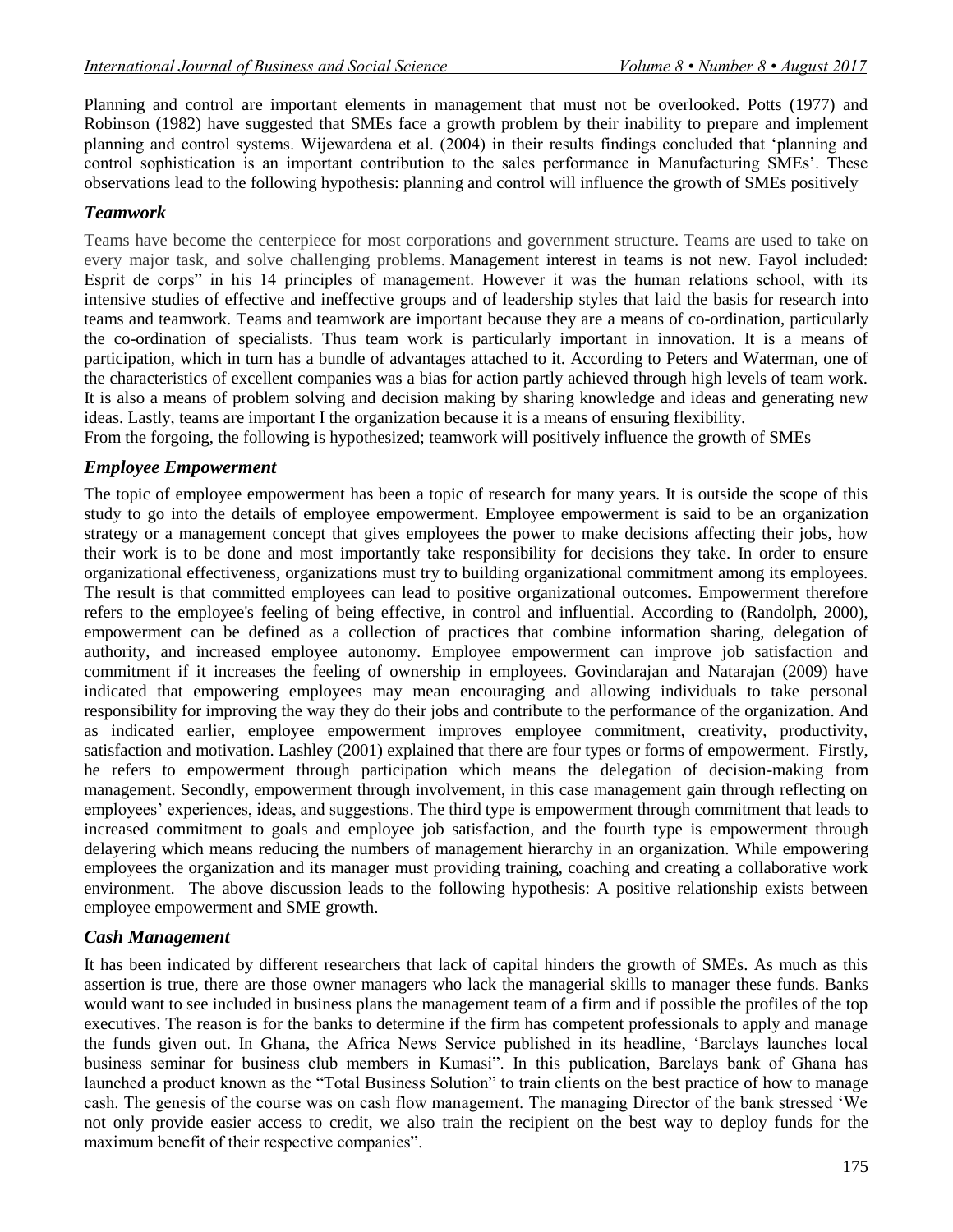It is the recommendation that SME owner/managers take advantage of this opportunity to learn some basic modern management and financial tools which will go a long way to help in the growth of businesses in Ghana. Based on the literature, the following is hypothesized: The degree of cash management practices in firms will enhance SEM growth.

# *Top Management*

According to Evans (1996), "leadership involves setting directions and developing and, maintaining a leadership system focused on customers and performance excellence" (p 43). Top Management therefore refers to senior executives" involvement in maintaining an environment of quality excellence, and the extent to which quality values in the organization. This is about how senior managers in the organization guide the company in setting organizational values, directions and performance expectations. Attention is also given as to how top managers communicate with employees, review organizational performance and create an environment that encourages high performance. According to Curry (2002), "leadership has been defined in ways that are task related, that cover themes of egalitarianism juxtaposed to the use of power differences, personal characteristics and character traits" (p 33). The practice of good citizenship is again addressed under the top management variable. With good citizenship, it looks at how the organization fulfills its public responsibilities and encourages, supports and practices good citizenship. The top management and owner/manager in the case of an SME should have a strong focus on the customer, set achievable goals, must focus on continuous learning and be champion for public responsibility and citizenship. Small businesses are set up by individuals who carry their own missions and visions. They have the power and control over the organization (Miller & Simmon, 1992). For the success of the organization, these owner/managers must have some leadership qualities. However, because they are owners they have their own management styles that make them take decisions and control power in the organization (Mintzberg, 1984; Seymour, 1983). The linkage between the role of the CEO and firm performance is more easily observed in smaller firms (Alcorn, 1982). Begley & Boyd (1986) measured growth rate, profitability, and return on investment for founder-operated firms and found that founders have a significant positive impact on firm performance. Business leaders today need a dual strategy. They have to run their businesses as efficiently as possible, yet at the same time they have to change it. The leadership should create a strategic vision and clear quality values which serve as a basis for all business decisions at all levels of the organization. The vision and value to be set must revolve around the customer. The leadership should and can inspire people to do things right by providing resources and support to meet their needs. They need to have a much firmer grasp on technology, which is providing new ways to integrate supply, manufacturing and distribution and which is redrawing the boundaries historically separate industries. In line with these arguments the following is hypothesized: Top Management is positively correlated to SME growth.

# *Methodology*

The enormous influence that small and medium sized enterprises have on the economies of countries cannot be underestimated, especially in this era of fast changing and increasing competitive global environment ( Aharoni, 1994; Drilhon & Estime, 1993). According to Mulhern (1995); Thornburg (1993), SMEs have been a major engine of growth for technological progress. The objective as stated in this study is to examine best practice management and small firm growth in order to determine the relationships between these practices, individually and collectively, and firm growth and also its impact on Ghanaian SMEs. In order to test the hypotheses and also to do an analysis on the firms were selected based on their demographics, data was collected which was converted into information for possible analysis. In this chapter, the methodology for data collection, sampling method and procedure and types of analysis will be detailed.

The Statistical Package for Social Sciences (SPSS) assisted in the analysis of the data to be able to draw significant conclusion and recommendations for the study. The reliability analysis of a measurement instrument determines its ability to yield consistent measures. Reliability was operationalized as internal consistency, which is the degree of intercorrection among the items that comprise a scale (Nunally, 1978). Cronbach's alpha was then calculated for each scale (Cronbach, 1951). Demographic Data Analysis An internal consistency analysis was performed separately for items of each factor of best practice management that included 98 usable responses. The analysis in Table 1 revealed that all the factors have a Cronbach"s alpha value of above 0.7, which testifies to the reliability of the instrument.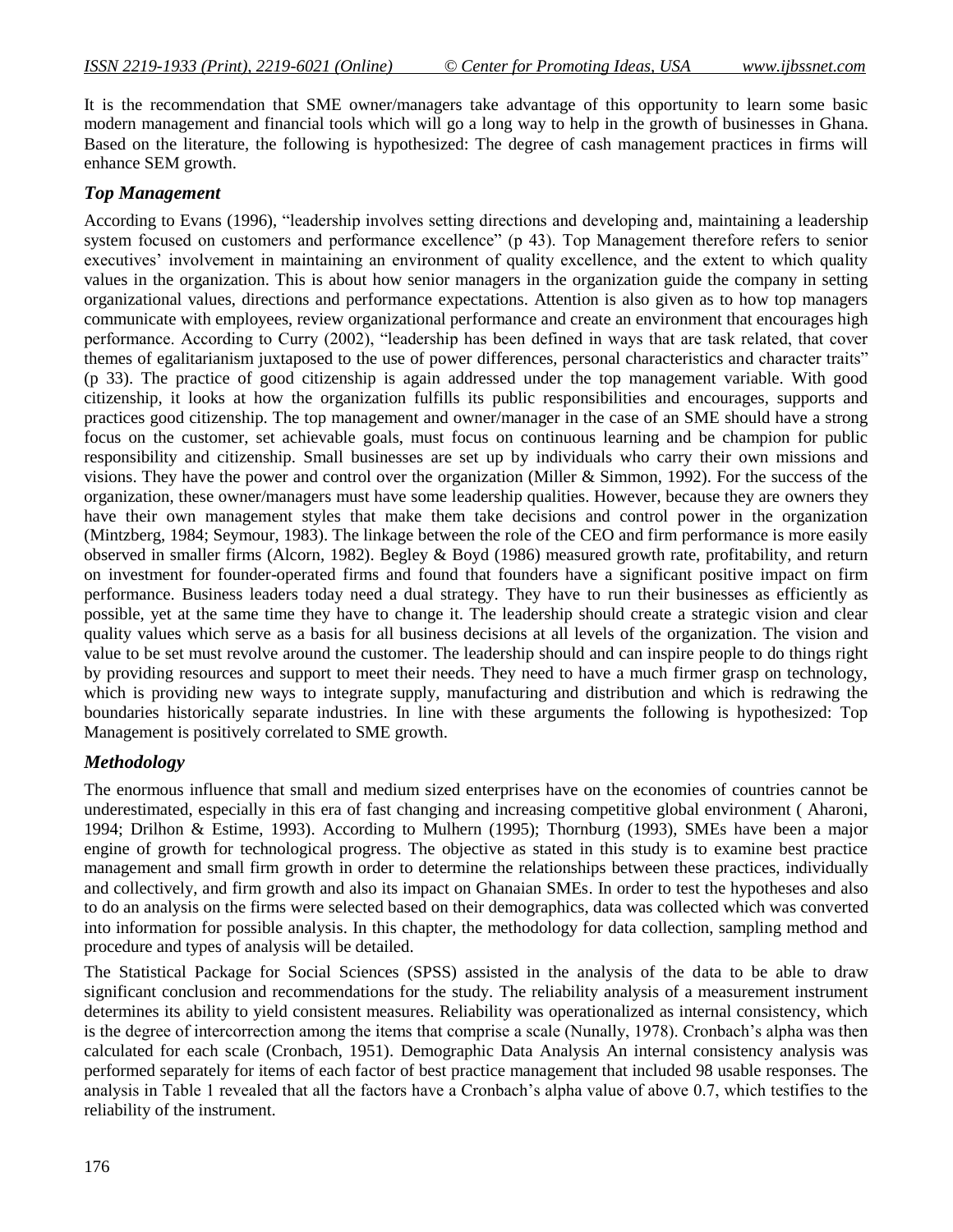| Constructs                  | Cronbach's Alpha | No of Items |
|-----------------------------|------------------|-------------|
| Training                    | .743             |             |
| <b>TQM</b>                  | .836             | O           |
| Teamwork                    | .764             | h           |
| <b>Cash Management</b>      | .775             |             |
| <b>Employee Empowerment</b> | .706             | n           |
| Planning and Control        | .733             |             |
| <b>Top Management</b>       | .820             | h           |
| Growth                      | .781             |             |

### **Table I- Reliability Analysis**

Of the 160 questionnaire that were sent out for responses, 141 were returned by the research assistants. Out of the 141 that were returned, 20 were incomplete. 23 of the returned responses were not usable because the firms employ more than 200 employees and do not fall within the criteria set for small business in this study. This brought the total number of usable responses to 98 representing 61% response rate.

Descriptive Statistics on **Type of Business, No of years in Business, No of years Used BPMGT**

|       | rable <b>H</b> , rype of <i>B</i> ushiess |           |         |                      |            |  |  |  |  |  |  |  |  |
|-------|-------------------------------------------|-----------|---------|----------------------|------------|--|--|--|--|--|--|--|--|
|       |                                           |           |         |                      | Cumulative |  |  |  |  |  |  |  |  |
|       |                                           | Frequency | Percent | <b>Valid Percent</b> | Percent    |  |  |  |  |  |  |  |  |
| Valid | Timber                                    |           | 4.1     | 4.1                  | 4.1        |  |  |  |  |  |  |  |  |
|       | Plastic                                   |           | 5.1     | 5.1                  | 9.2        |  |  |  |  |  |  |  |  |
|       | Pharmaceuticals                           | 11        | 11.2    | 11.2                 | 20.4       |  |  |  |  |  |  |  |  |
|       | Electronics                               |           | 3.1     | 3.1                  | 23.5       |  |  |  |  |  |  |  |  |
|       | Iron                                      |           | 4.1     | 4.1                  | 27.6       |  |  |  |  |  |  |  |  |
|       | <b>Aluminum</b>                           |           | 5.1     | 5.1                  | 32.7       |  |  |  |  |  |  |  |  |
|       | Textile                                   |           | 5.1     | 5.1                  | 37.8       |  |  |  |  |  |  |  |  |
|       | Food                                      | 36        | 36.7    | 36.7                 | 74.5       |  |  |  |  |  |  |  |  |
|       | Furniture                                 |           | 2.0     | 2.0                  | 76.5       |  |  |  |  |  |  |  |  |
|       | <b>Others</b>                             | 23        | 23.5    | 23.5                 | 100.0      |  |  |  |  |  |  |  |  |
|       | Total                                     | 98        | 100.0   | 100.0                |            |  |  |  |  |  |  |  |  |

# **Table II: Type of Business**

#### **Table III: No of years in Business**

|       |                  |           |         |                      | Cumulative |
|-------|------------------|-----------|---------|----------------------|------------|
|       |                  | Frequency | Percent | <b>Valid Percent</b> | Percent    |
| Valid | less than 1 year |           | 4.1     | 4.1                  | 4.1        |
|       | 1-2 years        |           | 4.1     | 4.1                  | 8.2        |
|       | 3-5 years        | 18        | 18.4    | 18.4                 | 26.5       |
|       | 6-10 years       | 22        | 22.4    | 22.4                 | 49.0       |
|       | $11-19$ years    | 23        | 23.5    | 23.5                 | 72.4       |
|       | over 20 years    | 27        | 27.6    | 27.6                 | 100.0      |
|       | Total            | 98        | 100.0   | 100.0                |            |

#### **Table IV: No of years Used Best Practice Management (BPMGT)**

|       |                 |           |         |                      | Cumulative |
|-------|-----------------|-----------|---------|----------------------|------------|
|       |                 | Frequency | Percent | <b>Valid Percent</b> | Percent    |
| Valid | less tha 1 year |           | 7.1     | 7.1                  | 7.1        |
|       | $1-2$           | 9         | 9.2     | 9.2                  | 16.3       |
|       | $3 - 5$         | 27        | 27.6    | 27.6                 | 43.9       |
|       | $6 - 10$        | 30        | 30.6    | 30.6                 | 74.5       |
|       | $11 - 19$       | 10        | 10.2    | 10.2                 | 84.7       |
|       | 20 plus         | 15        | 15.3    | 15.3                 | 100.0      |
|       | Total           | 98        | 100.0   | 100.0                |            |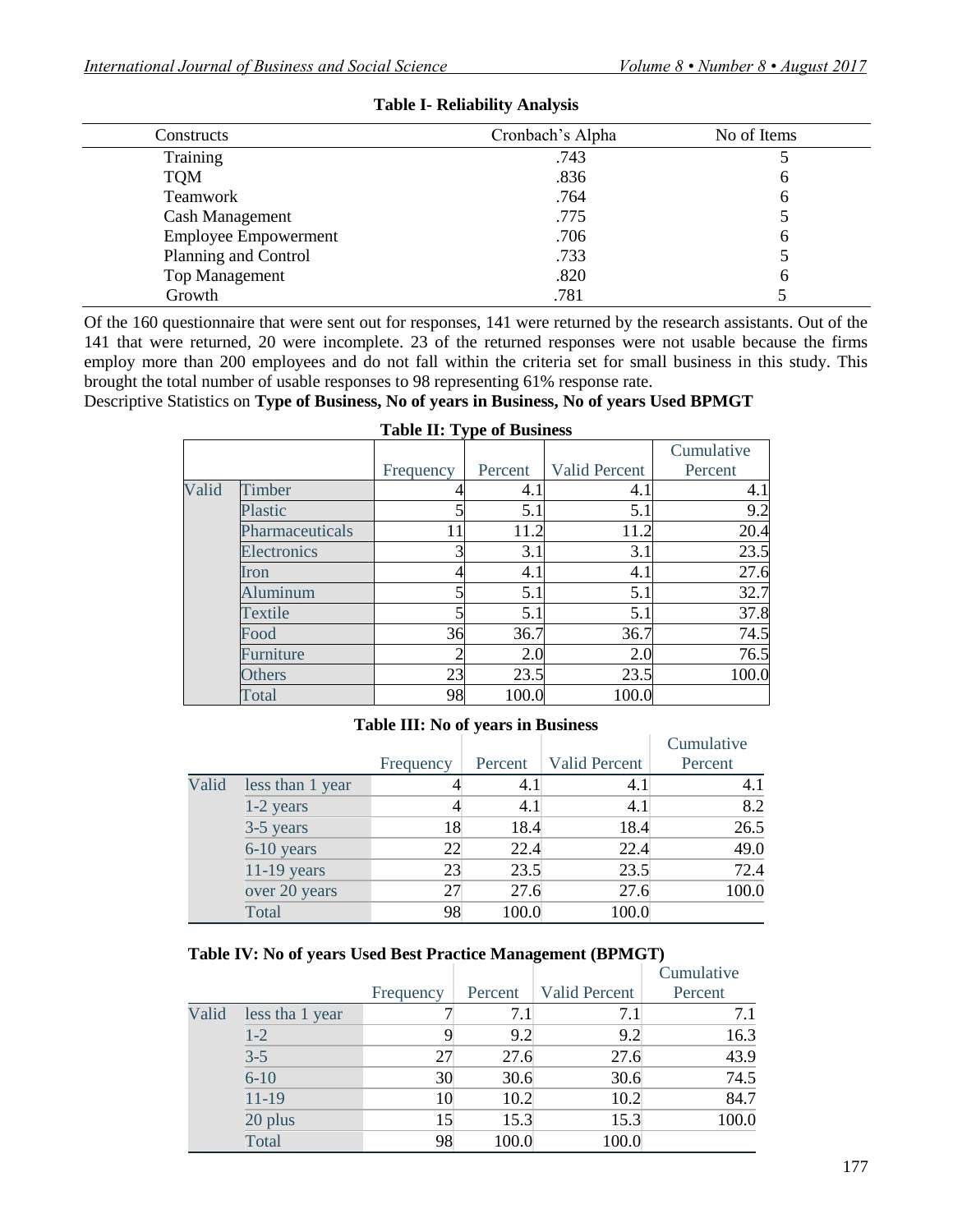Tables 2 shows the type of business of the respondents, and out of the 98 usable responses, 36.7% are in the food industry. 11.2% pharmaceuticals and 23.5% represent other industries. Table 3 indicates that 27.6% of those businesses have been in operation for over 20 years, 23.5 between 11 and 19 years and 22.4% have been in business for between 6-10 years. For table 4, responding to number of years the business has used any of the best practice management tool, 30.6% of the businesses have used BPMGT for between 6-10 years, 27.6% between 3- 5 years, and 15.3% for over 20 years.

Measuring on a 5-point Likert scale (1=strongly disagree, 2= disagree, 3= neither disagree or agree, 4= agree and 5= strongly agree), respondents were asked to indicate their opinion on how they think best practice management will impact the growth of SMEs in Ghana. 2% of the participants said they disagree that best practice management will have any impact on SMEs, 37.8% indicated that they agree and 55.1% strongly agree that best practice management will have an impact on all aspects on SMEs in Ghana. Table V shows the descriptive statistics and figure 1 shows the pie chat.

|       |                           | <b>Table V: IMPACT</b> |         |               |            |
|-------|---------------------------|------------------------|---------|---------------|------------|
|       |                           |                        |         |               | Cumulative |
|       |                           | Frequency              | Percent | Valid Percent | Percent    |
| Valid | Disagree                  |                        | 2.0     | 2.0           | 2.0        |
|       | Neither agree or disagree |                        | 5.1     | 5.1           |            |
|       | Agree                     | 37                     | 37.8    | 37.8          | 44.9       |
|       | <b>Strongly Agree</b>     | 54                     | 55.1    | 55.1          | 100.0      |
|       | Total                     | 98                     | 100.0   | 100.0         |            |



Using the SPSS latest version, correlation and regression analysis were utilized in testing the hypotheses. As structured in the questionnaire, all the items of the best practice variables and their related growth indicators were aggregated to form one composite variable before testing. However before testing the hypotheses, correlation was performed on the various quality management variables. Results indicated that all the variables were correlated to each other. This result also indicates that firms implement these practices in a holistic rather than piecemeal manner. See table VI.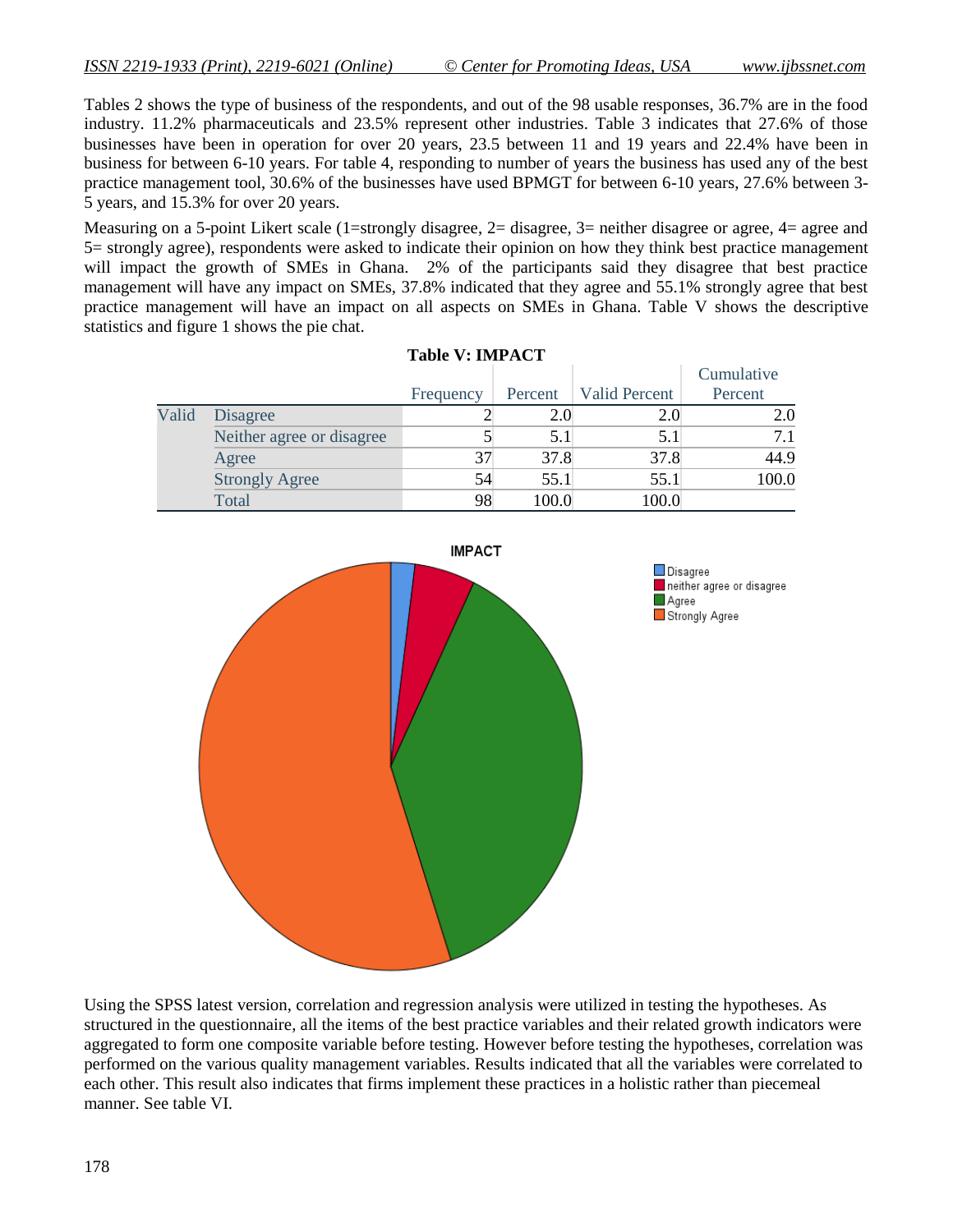|                         |                            |                     |              | Table VI: Correlations |                      |                      |                     |                      |
|-------------------------|----------------------------|---------------------|--------------|------------------------|----------------------|----------------------|---------------------|----------------------|
|                         |                            |                     |              |                        | Planning and         |                      |                     | Employee<br>Empowerm |
|                         |                            | Training            | Teamwork     | Cash MGT               | Control              | <b>Top MGT</b>       | <b>TQM</b>          | ent                  |
| Training                | <b>Pearson Correlation</b> | 1                   | .356         | $.382$ <sup>*</sup>    | .348                 | $.412$ <sup>*</sup>  | .446                | $.281$ <sup>*</sup>  |
|                         | Sig. (2-tailed)            |                     | .000         | .000                   | .000                 | .000                 | .000                | .005                 |
|                         | Sum of Squares and         | 36.931              | 12.071       | 14.646                 | 10.686               | 14.278               | 18.236              | 39.871               |
|                         | Cross-products             |                     |              |                        |                      |                      |                     |                      |
|                         | Covariance                 | .381                | .124         | .151                   | .110                 | .147                 | .188                | .411                 |
|                         | N                          | 98                  | 98           | 98                     | 98                   | 98                   | 98                  | 98                   |
| Teamwork                | <b>Pearson Correlation</b> | $.356^{**}$         | $\mathbf{1}$ | $.439***$              | $.354***$            | $.481***$            | $.377***$           | $.447**$             |
|                         | Sig. (2-tailed)            | .000                |              | .000                   | .000                 | .000                 | .000                | .000                 |
|                         | Sum of Squares and         | 12.071              | 31.139       | 15.438                 | 9.977                | 15.307               | 14.177              | 58.254               |
|                         | Cross-products             |                     |              |                        |                      |                      |                     |                      |
|                         | Covariance                 | .124                | .321         | .159                   | .103                 | .158                 | .146                | .601                 |
|                         | N                          | 98                  | 98           | 98                     | 98                   | 98                   | 98                  | 98                   |
| <b>Cash MGT</b>         | <b>Pearson Correlation</b> | $.382*$             | $.439***$    | $\mathbf{1}$           | $.548^{**}$          | $.639***$            | $.442**$            | $.689*$              |
|                         | Sig. (2-tailed)            | .000                | .000         |                        | .000                 | .000                 | .000                | .000                 |
|                         | Sum of Squares and         | 14.646              | 15.438       | 39.760                 | 17.474               | 22.943               | 18.757              | 101.400              |
|                         | Cross-products             |                     |              |                        |                      |                      |                     |                      |
|                         | Covariance                 | .151                | .159         | .410                   | .180                 | .237                 | .193                | 1.045                |
|                         | N                          | 98                  | 98           | 98                     | 98                   | 98                   | 98                  | 98                   |
|                         | <b>Pearson Correlation</b> | $.348*$             | $.354^{*}$   | $.548*$                | $\mathbf{1}$         | $.524***$            | $.349**$            | .445                 |
| Planning and<br>Control | Sig. (2-tailed)            | .000                | .000         | .000                   |                      | .000                 | .000                | .000                 |
|                         | Sum of Squares and         | 10.686              | 9.977        | 17.474                 | 25.537               | 15.084               | 11.868              | 52.495               |
|                         | Cross-products             |                     |              |                        |                      |                      |                     |                      |
|                         | Covariance                 | .110                | .103         | .180                   | .263                 | .156                 | .122                | .541                 |
|                         | N                          | 98                  | 98           | 98                     | 98                   | 98                   | 98                  | 98                   |
|                         | <b>Pearson Correlation</b> | $.412**$            | $.481*$      | $.639***$              | $.524***$            | $\mathbf{1}$         | $.641**$            | $.592**$             |
|                         | Sig. (2-tailed)            | .000                | .000         | .000                   | .000                 |                      | .000                | .000                 |
|                         | Sum of Squares and         | 14.278              | 15.307       | 22.943                 | 15.084               | 32.465               | 24.586              | 78.786               |
|                         | Cross-products             |                     |              |                        |                      |                      |                     |                      |
|                         | Covariance                 | .147                | .158         | .237                   | .156                 | .335                 | .253                | .812                 |
|                         | N                          | 98                  | 98           | 98                     | 98                   | 98                   | 98                  | 98                   |
| <b>TQM</b>              | <b>Pearson Correlation</b> | $.446^{*}$          | $.377***$    | $.442^{*}$             | $.349***$            | $.641**$             | $\mathbf{1}$        | $.382^{*}$           |
| <b>Top MGT</b>          | Sig. (2-tailed)            | .000                | .000         | .000                   | .000                 | .000                 |                     | .000                 |
|                         | Sum of Squares and         | 18.236              | 14.177       | 18.757                 | 11.868               | 24.586               | 45.306              | 60.103               |
|                         | Cross-products             |                     |              |                        |                      |                      |                     |                      |
|                         | Covariance                 | .188                | .146         | .193                   | .122                 | .253                 | .467                | .620                 |
|                         | N                          | 98                  | 98           | 98                     | 98                   | 98                   | 98                  | 98                   |
| Employee                | <b>Pearson Correlation</b> | $.281$ <sup>2</sup> | $.447**$     | $.689$ <sup>**</sup>   | $.445$ <sup>**</sup> | $.592$ <sup>**</sup> | $.382$ <sup>*</sup> | $\mathbf{1}$         |
|                         | Empowermen Sig. (2-tailed) | .005                | .000         | .000                   | .000                 | .000                 | .000                |                      |
| t                       | Sum of Squares and         | 39.871              | 58.254       | 101.400                | 52.495               | 78.786               | 60.103              | 545.222              |
|                         | Cross-products             |                     |              |                        |                      |                      |                     |                      |
|                         | Covariance                 | .411                | .601         | 1.045                  | .541                 | .812                 | .620                | 5.621                |
|                         | N                          | 98                  | 98           | 98                     | 98                   | 98                   | 98                  | 98                   |

#### **Table VI: Correlations**

\*\*. Correlation is significant at the 0.01 level (2-tailed).

# *Discussion and Results*

The Pearson correlation analysis was conducted to observe the degree of relationships among each of the best practice management and between each of the SME growth. A set of 1-5 Likert scale questions were asked for each of the seven best practice management variables - training, TQM, team work, cash management, employee empowerment, planning and control, and top management; That is "indicate your business present position on best practice management (BPMGT)", where 1=Strongly Disagree; 2= Disagree; 3=Neither Disagree; 4= Agree;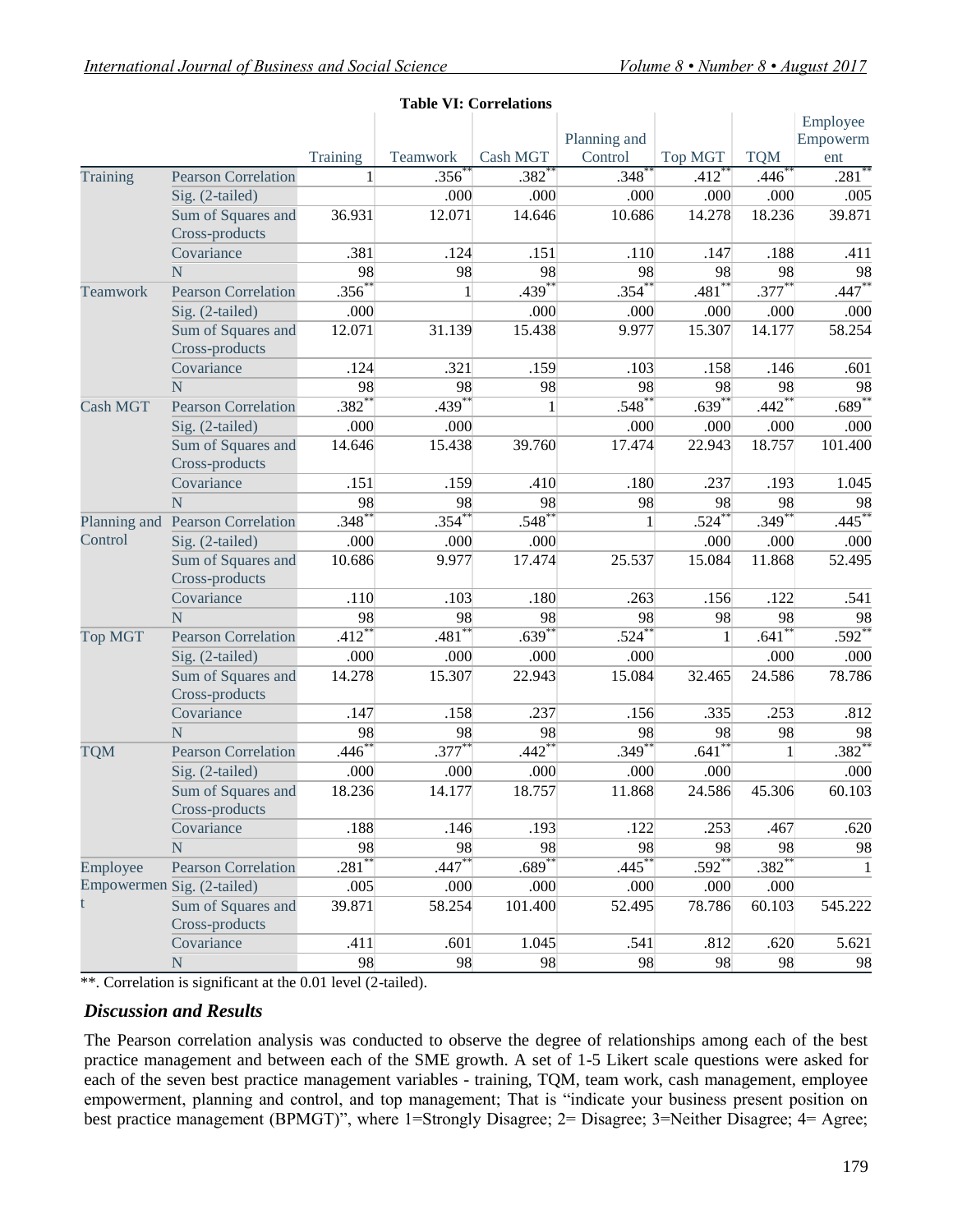5=Strongly Agree". For each of the BOMGT variables, the summated average score was calculated based on the respondent"s scores on the number of questions asked for each corresponding linkage.

Next, a set of 1-5 Likert scale questions were asked for each of the five practices of SME growth -"indicate how you think BPMGT affect SME growth", where 1=decrease, 2=static, 3=moderately improve, 4=consistently improve and 5=significant gains. The score for the practices of BPMGT impact on SME growth was calculated by averaging the respondent"s scores (1-5 Likert scale) on BPMGT impact on SME growth.

Seven prepositions were tested each for the best practice management variable against performance. Correction results indicated that they were correlated to each other. To examine the relationship between the best practice management and growth, correlation was performed using each of the seven best practice management variables, being independent variables and an aggregate of the growth indicators. Again, a regression analysis was conducted. The analysis begins with the training variable and the testing of the prepositions. Tables 7 to 22 show the regression analyses and ANOVA for variables individually and growth, and overall BPMGT and growth

| <b>Table VII: TRAINING</b> | <b>Model Summary</b> <sup>b</sup> |
|----------------------------|-----------------------------------|
|----------------------------|-----------------------------------|

|       |             |          |        |                              | <b>Change Statistics</b> |        |  |    |        |  |
|-------|-------------|----------|--------|------------------------------|--------------------------|--------|--|----|--------|--|
|       |             |          |        | Adjusted R Std. Error of the |                          |        |  |    | Sig. F |  |
| Model | $\mathbf R$ | R Square | Square | Estimate                     | R Square Change F Change |        |  |    | Change |  |
|       | $.439^{a}$  | 193      | 185    | 49371                        | .193                     | 22.958 |  | 96 | .000   |  |

a. Predictors: (Constant), Training

b. Dependent Variable: GROWTH

|       |            | <b>Table VIII: Training</b> |    | <b>ANOVA</b> <sup>a</sup> |        |                  |
|-------|------------|-----------------------------|----|---------------------------|--------|------------------|
| Model |            | Sum of Squares              |    | Mean Square               |        | $\mathbf{51g}$   |
|       | Regression | 5.596                       |    | 5.596                     | 22.958 | 000 <sup>b</sup> |
|       | Residual   | 23.400                      | 96 | 244                       |        |                  |
|       | Total      | 28.996                      |    |                           |        |                  |

a. Dependent Variable: GROWTH

b. Predictors: (Constant), Training

|       |                   |          | <b>Table VIX: TOM</b> |                                       |                          | <b>Model Summary</b> <sup>b</sup> |      |     |        |
|-------|-------------------|----------|-----------------------|---------------------------------------|--------------------------|-----------------------------------|------|-----|--------|
|       |                   |          |                       |                                       | <b>Change Statistics</b> |                                   |      |     |        |
|       |                   |          |                       | Adjusted R Std. Error of the R Square |                          |                                   |      |     | Sig. F |
| Model |                   | R Square | Square                | Estimate                              | Change                   | F Change                          | dt l | df2 | Change |
|       | .337 <sup>a</sup> | 14       | .105 <sup>1</sup>     | .48323                                | 114                      | 12 337                            |      | 96  | .001   |

a. Predictors: (Constant), TQM

b. Dependent Variable: TQMGROWTH

|       |            | <b>Table X: TOM</b> |    |             | <b>ANOVA</b> <sup>a</sup> |              |  |  |
|-------|------------|---------------------|----|-------------|---------------------------|--------------|--|--|
| Model |            | Sum of Squares df   |    | Mean Square |                           | Sig.         |  |  |
|       | Regression | 2.881               |    | 2.881       | 12.337                    | $.001^\circ$ |  |  |
|       | Residual   | 22.417              | 96 | .234        |                           |              |  |  |
|       | Total      | 25.298              | 97 |             |                           |              |  |  |

a. Dependent Variable: TQMGROWTH

b. Predictors: (Constant), TQM

### Table XI: TEAM WORK Model Summary<sup>b</sup>

|       |                   |          |        |                                       | <b>Change Statistics</b> |                 |  |     |        |  |
|-------|-------------------|----------|--------|---------------------------------------|--------------------------|-----------------|--|-----|--------|--|
|       |                   |          |        | Adjusted R Std. Error of the R Square |                          |                 |  |     | Sig. F |  |
| Model |                   | R Square | Square | Estimate                              | Change                   | <b>F</b> Change |  | df2 | Change |  |
|       | $.399^{\text{a}}$ | 59       |        | 45135                                 | .159                     | 18.193          |  | 96  | .000   |  |

a. Predictors: (Constant), Teamwork

b. Dependent Variable: Teamwork GROWTH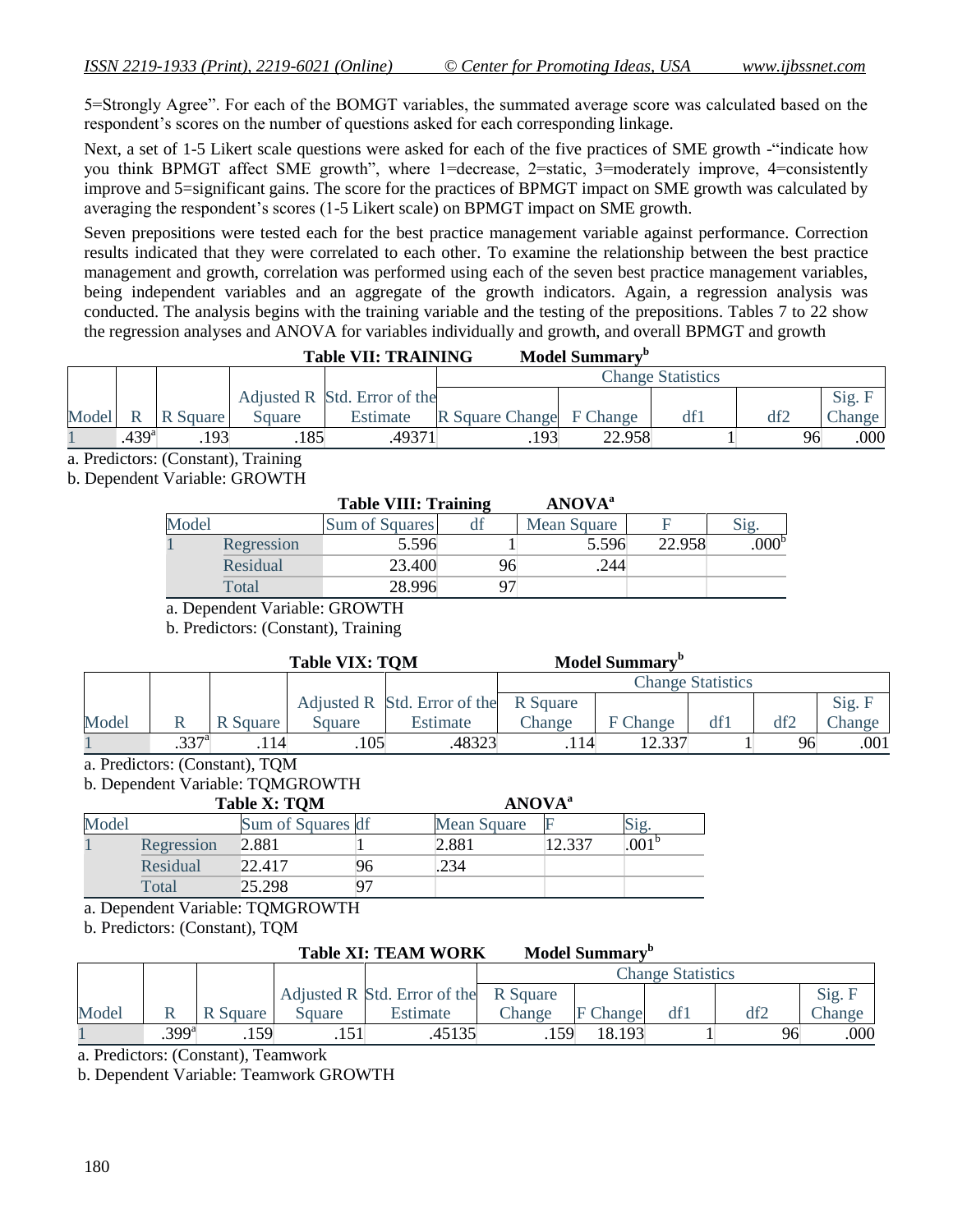|       |            | <b>Table XII: TEAM WORK</b> |    | <b>ANOVA</b> <sup>a</sup> |        |                  |
|-------|------------|-----------------------------|----|---------------------------|--------|------------------|
| Model |            | Sum of Squares              |    | Mean Square               |        | $\mathrm{Sig.}$  |
|       | Regression | 3.706                       |    | 3.706                     | 18.193 | 000 <sup>b</sup> |
|       | Residual   | 19.556                      | 96 | .204                      |        |                  |
|       | Total      | 23.262                      |    |                           |        |                  |

a. Dependent Variable: TeamworkGROWTH

b. Predictors: (Constant), Teamwork

# Table XIII: CASH MANAGEMENT Model Summary<sup>b</sup>

|       |               |          |        |                                             | <b>Change Statistics</b> |        |     |     |        |
|-------|---------------|----------|--------|---------------------------------------------|--------------------------|--------|-----|-----|--------|
|       |               |          |        | Adjusted $R$ Std. Error of $\vert$ R Square |                          |        |     |     | Sig. F |
| Model |               | R Square | Square | the Estimate                                | Change F Change          |        | df1 | df2 | Change |
|       | $513^{\rm a}$ | .263     | .255   | 2.11549                                     | .263                     | 34.242 |     | 96  | .000   |

a. Predictors: (Constant), Cash Management

b. Dependent Variable: Cash ManagementGROWTH

### **Table XIV: CASH MANAGEMENT ANOVA<sup>a</sup>**

| Model |            | Sum of Squares | df | Mean Square |        |                |
|-------|------------|----------------|----|-------------|--------|----------------|
|       | Regression | 53.242         |    | 153.242     | 34.242 | $.000^{\circ}$ |
|       | Residual   | 429.628        | 96 | 4.475       |        |                |
|       | Total      | 582.87         |    |             |        |                |

a. Dependent Variable: Cash Management GROWTH

b. Predictors: (Constant), Cash Management

#### **Table XV: EMPLOYEE EMPOWERMENT Model Summary<sup>b</sup>**

|       |                     |          |        |                                       | <b>Change Statistics</b> |          |     |     |        |
|-------|---------------------|----------|--------|---------------------------------------|--------------------------|----------|-----|-----|--------|
|       |                     |          |        | Adjusted R Std. Error of the R Square |                          |          |     |     | Sig. F |
| Model |                     | R Square | Square | Estimate                              | Change                   | F Change | df1 | df2 | hange  |
|       | $.287$ <sup>a</sup> | .083     | .073   | .52679                                | .083                     | 8.645    |     | 96  | .004   |

a. Predictors: (Constant), Employee Empowerment

b. Dependent Variable: EmployeeEmpowermentGROWTH

### **Table XVI: EMPLOYEE EMPOWERMENT ANOVA<sup>a</sup>**

| Model |            | <b>Sum of Squares</b> | dI | Mean Square |       | $\sigma$ $\sigma$ |
|-------|------------|-----------------------|----|-------------|-------|-------------------|
|       | Regression | 2.399                 |    | 2.399       | 8.645 | $.004^{\circ}$    |
|       | Residual   | 26.641                | 96 | .278        |       |                   |
|       | Total      | 29.040                |    |             |       |                   |

a. Dependent Variable: Employee Empowerment GROWTH

b. Predictors: (Constant), Employee Empowerment

# **Table XVII: PLANNING AND CONTROL Model Summary<sup>b</sup>**

|       |                |          |        |                                       | <b>Change Statistics</b> |          |     |     |        |  |
|-------|----------------|----------|--------|---------------------------------------|--------------------------|----------|-----|-----|--------|--|
|       |                |          |        | Adjusted R Std. Error of the R Square |                          |          |     |     | Sig. F |  |
| Model |                | R Square | Square | Estimate                              | Change                   | F Change | df1 | df2 | Change |  |
|       | $.383^{\circ}$ | 147      | .138   | .52807                                | 147                      | 16.550   |     | 96  | .000   |  |

a. Predictors: (Constant), Planning and Control

b. Dependent Variable: Planning and Control GROWTH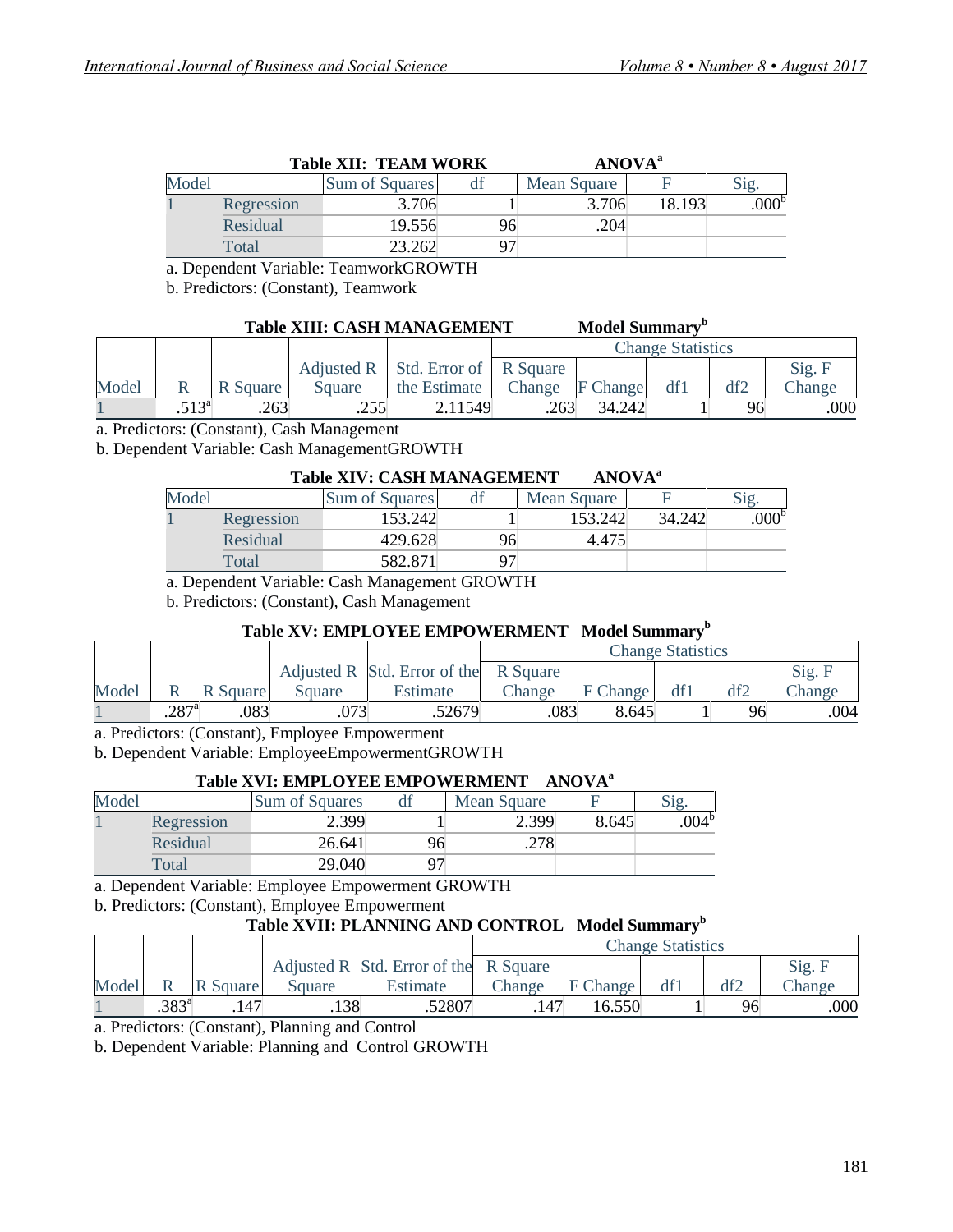|       | Table XVIII: PLANNING AND CONTROL ANOVA <sup>a</sup> |                |    |             |        |                  |  |  |  |  |  |  |
|-------|------------------------------------------------------|----------------|----|-------------|--------|------------------|--|--|--|--|--|--|
| Model |                                                      | Sum of Squares | df | Mean Square |        | Sig.             |  |  |  |  |  |  |
|       | Regression                                           | 4.615          |    | 4.615       | 16.550 | 000 <sup>b</sup> |  |  |  |  |  |  |
|       | Residual                                             | 26.770         | 96 | .279        |        |                  |  |  |  |  |  |  |
|       | Total                                                | 31.385         |    |             |        |                  |  |  |  |  |  |  |

a. Dependent Variable: Planning and Control GROWTH

b. Predictors: (Constant), Planning and Control

#### **Table XIX: TOP MANAGEMENT Model Summary<sup>b</sup>**

|       |         |          |        |                            | <b>Change Statistics</b> |                 |     |     |               |
|-------|---------|----------|--------|----------------------------|--------------------------|-----------------|-----|-----|---------------|
|       |         |          |        | Adjusted $R$ Std. Error of | R Square                 |                 |     |     | Sig. F        |
| Model |         | R Square | Square | the Estimate               | Change                   | <b>F</b> Change | df1 | df2 | <b>Change</b> |
|       | $222^a$ | .110     | .101'  | .54860                     | 110                      |                 |     | 96  | .001          |

a. Predictors: (Constant), Top ManagementGROWTH

b. Dependent Variable: Top Management

#### **Table XX: TOP MANAGEMENT ANOVA<sup>a</sup>**

| Model      | Sum of Squares | df | Mean Square |     |      |
|------------|----------------|----|-------------|-----|------|
| Regression | 3.573          |    | 3.573       | 872 | .001 |
| Residual   | 28.892         | 96 | .301        |     |      |
| Total      | 32.465         |    |             |     |      |

a. Dependent Variable: TopManagement

b. Predictors: (Constant), TopManagementGROWTH

#### **Table XXI: BEST PRACTICE MANAGEMENT Model Summary<sup>b</sup>**

|       |                |          |         |                                 | <b>Change Statistics</b> |                 |     |     |        |
|-------|----------------|----------|---------|---------------------------------|--------------------------|-----------------|-----|-----|--------|
|       |                |          |         | Adjusted $R \mid$ Std. Error of | R Square                 |                 |     |     | Sig. F |
| Model |                | R Square | Square  | the Estimate                    | Change                   | <b>F</b> Change | df1 | df2 | Change |
|       | $.098^{\rm a}$ | .010     | $-.001$ | .51001                          | .010                     | 934             |     | 96  | .336   |

a. Predictors: (Constant), BPMGT

b. Dependent Variable: GROWTH

#### **Table XXII: BEST PRACTICE MANAGEMENT ANOVA<sup>a</sup>**

| Model |            | Sum of Squares   | uı | Mean Square |      |      |
|-------|------------|------------------|----|-------------|------|------|
|       | Regression | 212<br>د+∠.      |    | .243        | .934 | .336 |
|       | Residual   | 24.97            | 96 | .260        |      |      |
|       | Total      | つよ つ1つ<br>23.21J |    |             |      |      |

a. Dependent Variable: GROWTH

b. Predictors: (Constant), BPMGT

#### **Summary of Correlation Analysis**

There is a positive significant relationship  $(r = .439, p = .000)$  of training and SME growth

There is a positive significant relationship  $(r = .337, p = .001)$  of TQM, and SME growth

There is a positive significant relationship  $(r = .339, p = .000)$  of Team work and SME growth

There is a positive significant relationship  $(r = .513, p = .000)$  of cash management and SME growth

There is a positive significant relationship  $(r = .287, p = .004)$  of employee empowerment and SME growth

There is a positive significant relationship  $(r = .383, p = .000)$  of planning and control and SME growth

There is a positive significant relationship  $(r = .332, p = .000)$  of top management and SME growth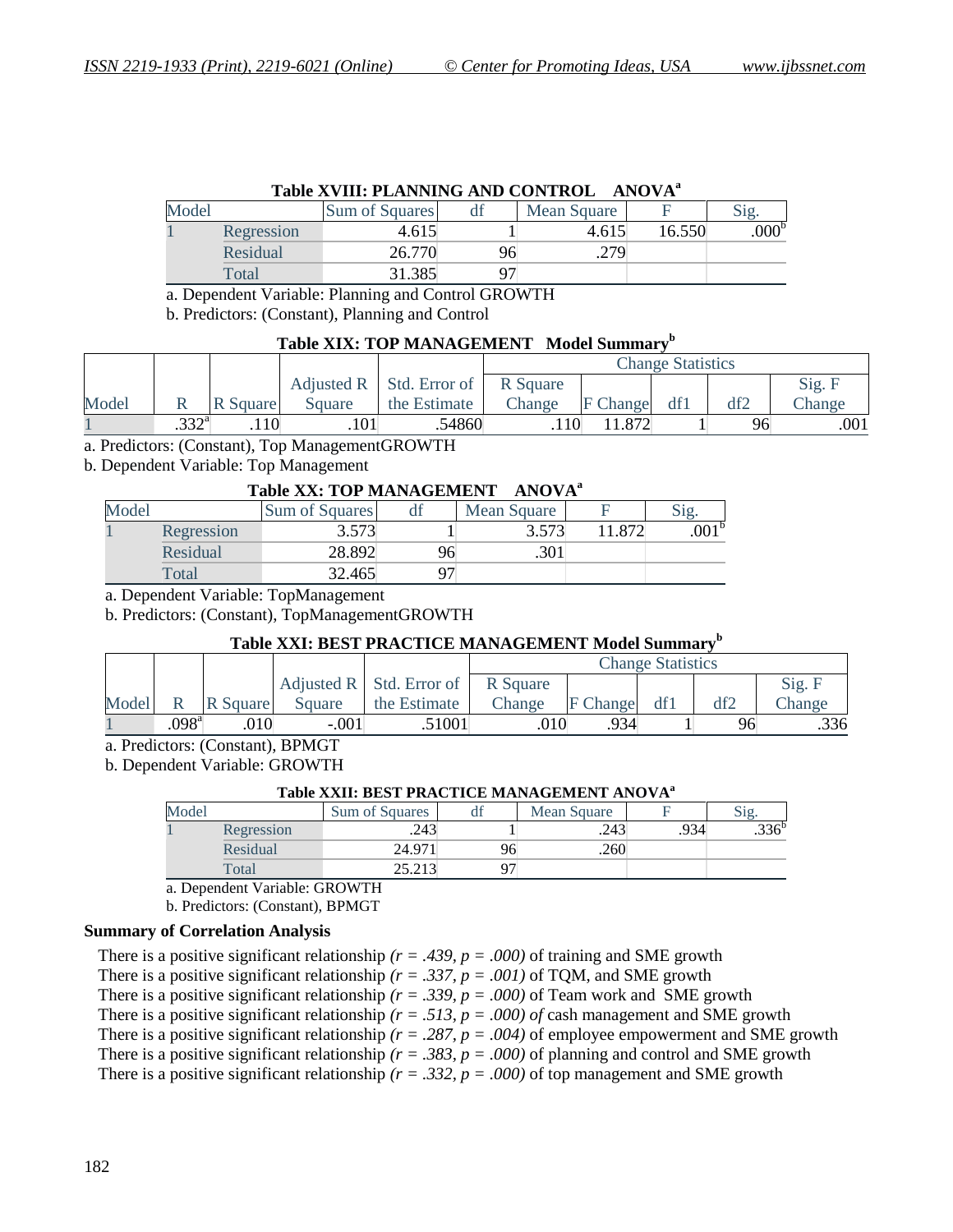# *Recommendations*

It is not enough for the government to only provide the peaceful environment for SMEs to operate. The government should also provide free or subsidized management courses to enable those owner/managers who cannot afford the fees charged by the institutions mentioned above. There could be an arrangement between the Ministry of Private Sector Development and the Management Development and Productivity Institute (MDPI), where the MDPI will run courses for these firms on behalf of the ministry at a minimal cost. This could be a way to help the small business owner acquire the necessary skills to be able to run his/her business effectively and efficiently. Government should also provide the necessary infrastructure such as roads, electricity and telephone, legal and regulatory framework, financial support and social facilities. Parker and Torres (1994) suggest that government policy should be geared towards "sub sector within the informal sector.

Developing a business plan requires more managerial skills. Management skills are a key element for business success as indicated by some researchers. For a continuous firm growth therefore, owner/managers should take all necessary steps to acquire these skills to be able to manage their businesses in a modern and more efficient way and to create value to meet the challenges of today. SMES can learn from the experience of the developed countries and adapt best practices to their own situations. This calls for networking. A lot of researches have been done on networking of small firms, Gray et al. (1997), concluded that one of the missing links in the area of business management of Kenya SMEs managers was the "absence of an aggressive marketing strategy". The importance of a marketing strategy in today"s competitive world should never be underestimated. Since owner managers of SMEs are not abreast with modern management, such important tool as marketing strategy is absent in their everyday vocabulary. To be very successful and competitive in this now transformed business environment, whether big or small, you need a marketing strategy to move your company forward in terms of sales, profitability and growth. This is one of the management or marketing tools that need to be studied and applied in modern business. One can always see a marketing consultant for assistance in writing a marketing strategic plan for his or her business.

# *Conclusion*

Businesses are becoming increasingly global in nature while business executives are asked to deal with complex global economic, financial, political, cross cultural and strategic issues. We are in the global village. To be part of this global village and become competitive in international business, indigenous Ghanaian business entrepreneurs must understand the new ways of doing things and practices of management which includes organizational transformation for growth and to exceed customer expectations in their enterprises, becoming Multinational Corporations to compete in international business playing with the "Big Boys" in the global developed market. SME managers in addition to their trade should also show some business management skills, Perry and Pendleton (1990, p2)

The implementation of theses tools of modern management will ultimately improve their business operations, exceeding customer satisfaction, creating value and increasing sales and profitability. The changing trend in international business and its consequences on the operation on businesses call for a radical transformation in the management skills of owner/managers. This study is a strong enough evidence to suggest a need for a future research in this area. Such research is important because it is likely that the understanding will assist management consultants, policy makers and scholars in determining how to improve the management practices and performances of these firms. A future empirical research should therefore be conducted to ascertain the real impact of the implementation of best management practice on SMEs in Ghana.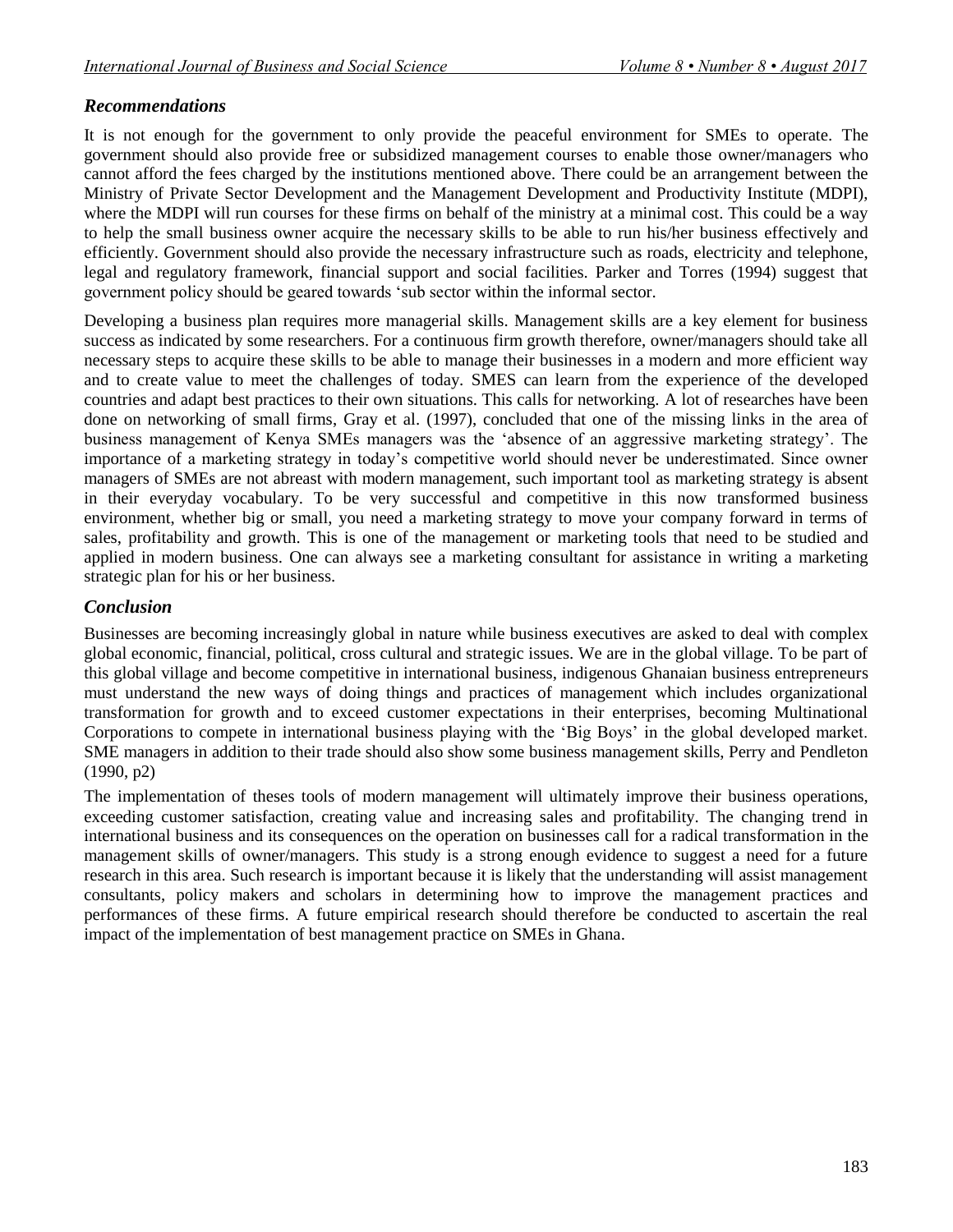#### *References*

Africa News Service, April 1, 2004

- Aharoni, Y. (1994). How small firms can achieve competitive advantages in an interdependent world. In Agmon, T. & Drobbnick, R. (Ed), *In Small Firms in Global Competition* (p 263-266). N. Y. : Oxford University Press
- Alcorn, P. B. (1982). *Success and survival in the familty-owned business*. New York: McGraw-Hill.
- Annual report (July 1982 June 1983). *Financial and management services to small/medium businesses in Taiwan.*
- Begley, T. M. & Boyd, D. P. (1986). Executive and corporate correlates of financial performance in smaller firms. *Journal of Small Business Management 24(2),* 8-15.
- Cronbach, L. J. (1951). Coefficient alpha and the internal structure of tests. *Psychometrika 16*, 297-334.
- Curry, B. K. (2002). The influence of leader persona on organizational identity. *Journal of Leadership and Organizational studies 8(4),* 33-39.
- Daft, R. L. (1997). Management  $4<sup>th</sup>$  (Ed.) The Dryden Press, Fort worth, TX.
- Dalla-Costa, J. (2003) *Practice boasts performance*. Euromoney, p1
- Dean, J. W. & Bowen D. E. ( 1994). Management theory and total quality: improving research and practice through theory development. *The Academy of Management Review 19(3),* 392-418.
- Department of trade and industry (1995). "*White paper on national strategy for the development and promotion of small business in South Africa."* Government gazette, March 28. !998 Northern Province directory of SME service providers.
- Drihlon, G. & Estime, E. (1993). Technology watch and the small firm. *OECD Observations 182,* 31-34.
- Drucker, P. (1973) *Management: task, Responsibilities, Practices.* New York: Harper and Row Publishers, Inc. P. 122
- Etemad, H. and Wright, R (1999). *Internationalization of SMEs: Management responses to a changing environment.* Journal of International Marketing, Vol. 7, p 4.
- Evans, J. R. (1996). Leading practices for achieving quality and high performance. *Benchmarking for Quality Management & Technology 3 (4),* 43-50.
- Flynn B. B., Schroeder, R. G. & Sakakibara, S. (1994). A framework for quality management reseach and an associated measurement instrument. *Journal of Operations Management 11(4)*, 339-366.
- Govindarajan, M. and Natarajan, S. (2009), Principles of Management, Seventh ed., New Delhi.
- Gray, R., Cooley,W., Lutabingwa, J. (1997). *Small-scale manufacturing in Kenya.* Journal of Small Business Management 35, p 66(7)
- Greenan, K., Humphreys, P. & Mclvor, R. (1997). The green initiative: improving quality and competitiveness for European SMEs. *European Business Review 97(5),* 208-215.
- Gupta, S. K. 91989) *"Entrepreneurship development: The India case"*. Journal of Small Business Management 27, 67- 69
- Hisrich, R. D. & Peters, M. P. (1995). *Entrepreneurship*, 3<sup>rd</sup> edition, Irwin/McGraw Hill
- Huck, J. F. &Mcewen, T. (1991). *"Competencies Needed for Small Business Success: Perception of Jamaican Entrepreneurs*" Journal of Small Business Management
- Ibrahim, A. B. & Goodwin J. R. (1986). *"Perceived Causes of Success in Small Business".* American Journal of Small Business 11 (2), 41-50
- Kroon, J. & Moorman, P. L. (1992) *Entrepreneurship potchefstrom, South Africa:* Central publication, Potachestroom University for Christian higher education.
- Kuratko, D. F., Goodale, J. C. & Hornsby, J. S. 2001*; Quality practices for a competitive advantage,* Journal of small business management, Vol. 39, p 293.
- Ladzani, W. M. & Van Vuuren, J. J. (2002). *Entrepreneurship training for emerging SMEs in South Africa,* Vol. 40, p 154.
- Lashley, C. (2001). Empowerment HR strategies for service Excellent. London Cassell
- Mambula, C (2002). *Perception of SME growth constraints in Nigeria.* Journal of Small Business Management, Vol. 40,p 58.
- Management Services. Enfield: Jun 2003. Vol. 47, Iss.6; pg. 5. *Good management can help build a good society.*
- Marais, P & Israestam, I (1997) *"Business that do not train their people go off the rails in workplace"*,star newspaper Feb. 26, 2
- McMahon, R., 2001. *Growth and performance of manufacturing SMEs,* Vol 19, p 10.
- Miller, L. E. & Simmons, K. A. (1992). Differences in management practices of founding and nonfounding chief executives of human service organizations. *Entrepreneurship Theory and Practice 16,* (31-39).
- Ministry of international trade and industry (MITI, 1997*). White paper on small and medium enterprises in Japan.*  Tokyo, Japan SME agency